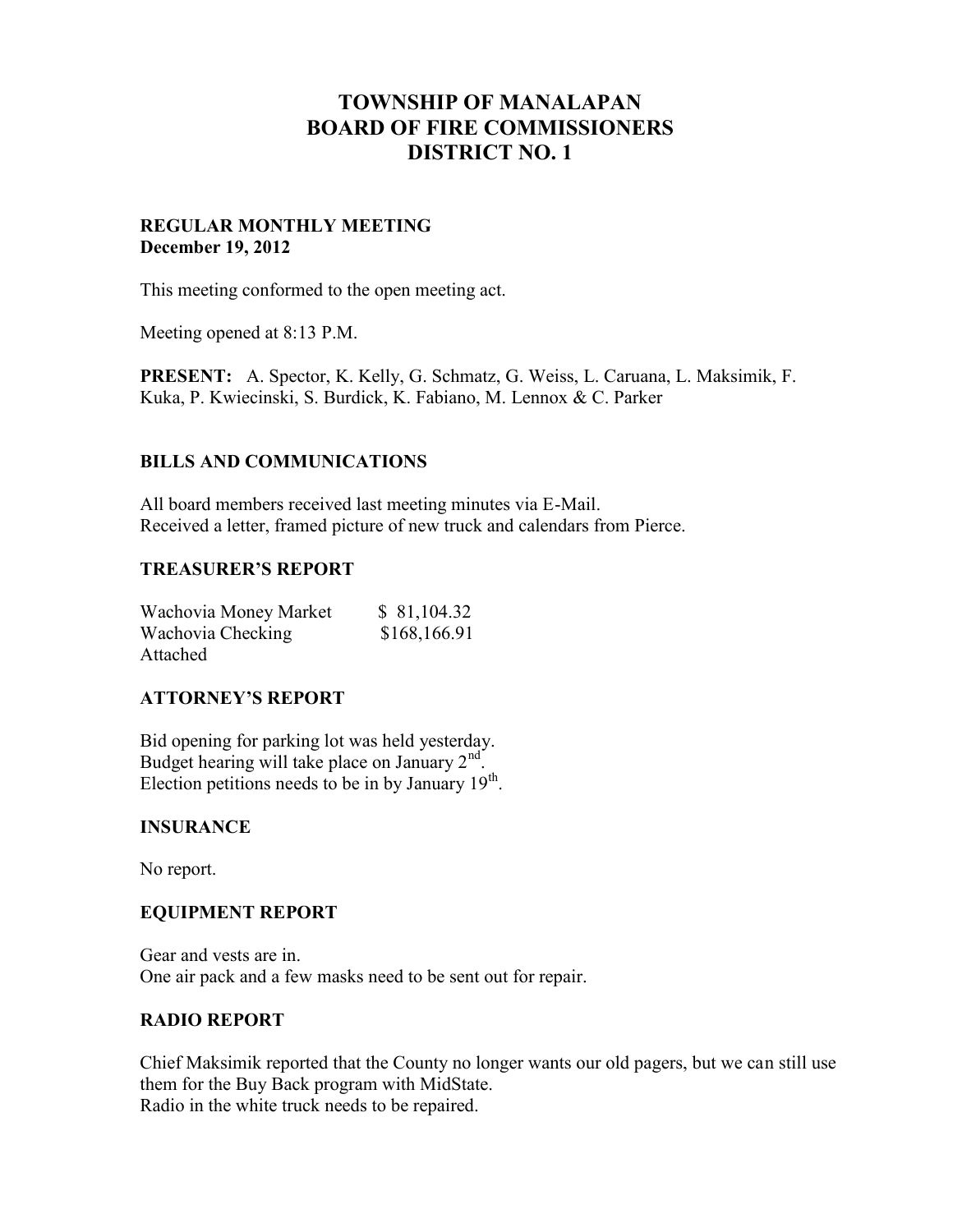# **CHIEF'S REPORT**

Battery for camera on 26-1-91 is shot again.

#### **TRUCK REPORT**

26-1-90 – leak in packings; pump is ordered and should be in next week; has kit for valve leak. 26-1-77 ordered new gauge; power steering sensor and primer pump replaced. Chief Maksimik's truck has been repaired and is back. Steve Burdick is waiting for parts ordered from Fire & Safety. Durango had a new battery installed. 26-1-90 and 26-1-91 – ladder test performed; both trucks passed.

## **ASSOCIATION REPORT**

Franklin Sheet Metal is repairing the hood at the Main House and will service the unit at the **Satellite** Mike Lennox thanks the Commissioners for all their support!

## **TRUSTEES' REPORT**

No report.

# **OLD BUSINESS**

See attached.

#### **NEW BUSINESS**

Commissioner Kelly made a motion to pay all vouchers; this was seconded by Commissioner Caruana. All voted aye.

Commissioner Schmatz made a motion for \$8,375 for the Opticom emitters that we will lend the First Aid Squad; this was seconded by Commissioner Kelly. All voted aye.

Commissioner Schmatz made a motion not to exceed \$2,000 for equip 26-1-80 with foam and nozzles; this was seconded by Commissioner Kelly. All voted aye.

Commissioner Kelly made a motion for \$500 for the Achievers Awards for the 4 highest responders in the fire company; this was seconded by Commissioner Weiss. All voted aye.

Commissioner Kelly made a Resolution to award the contract for the parking lot at the Main House to CRC General Contractors in the amount of \$79,680; this was seconded by Commissioner Schmatz. All voted aye.

Commissioner Kelly made a motion to transfer the following funds: \$10,000 from Legal  $\&$ Audit to Fire & Training; \$300 from Legal & Audit to Election Expenses; \$14,000 from Physicals to Truck Ops; \$9,000 from Contingencies to Insurance; \$12,000 from Administrative to Insurance; \$7,000 from Radios & Communications to Insurance; \$4,000